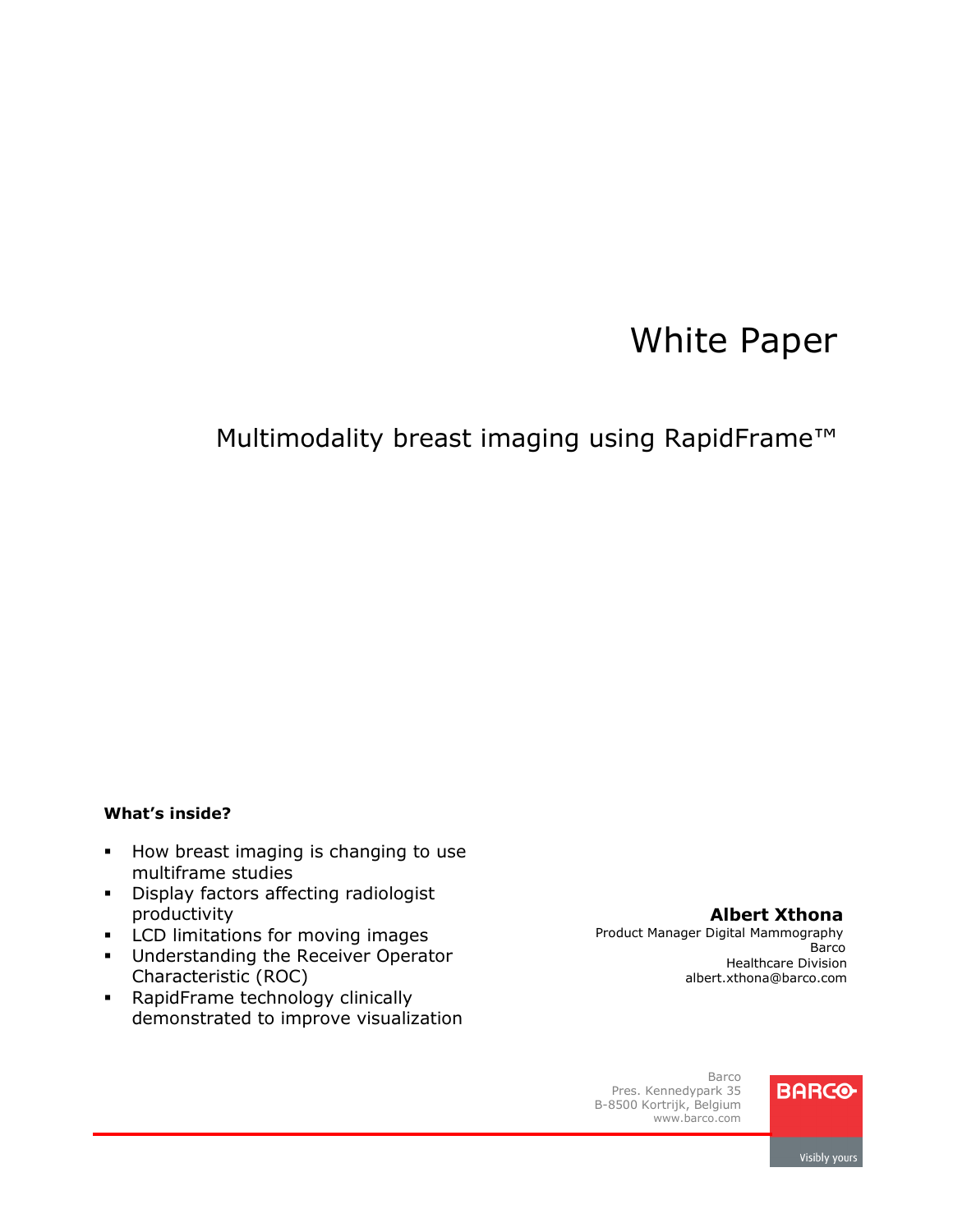#### **ABSTRACT**

Breast screening and diagnostic workup increasingly use *multiframe* studies like ultrasound, MRI, and breast tomosynthesis. These bring an abundance of information to the radiologist, including real 3D information. To fluidly review and analyze these studies challenges radiologists as well as current workstations and display systems. RapidFrame is a technology that enables displays to accurately display moving and changing images. It overcomes the slow response of LCD displays that otherwise blurs moving images.

> **BARCO** Visibly yours

Page 2 of 18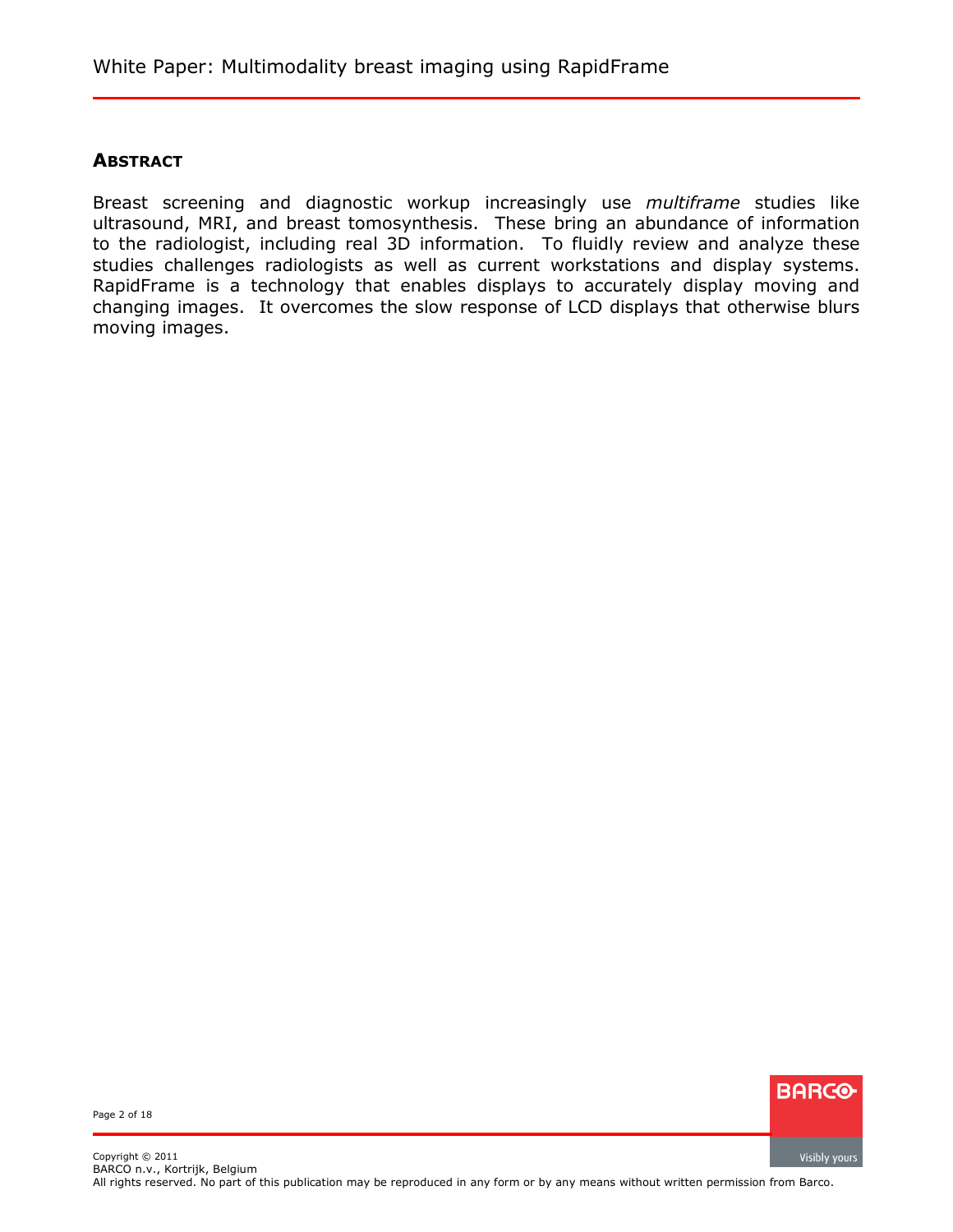## **TABLE OF CONTENTS**

| 5. CLINICAL TRIAL OF RAPIDFRAME WITH BREAST TOMOSYNTHESIS 13 |  |
|--------------------------------------------------------------|--|
|                                                              |  |
|                                                              |  |
|                                                              |  |



Page 3 of 18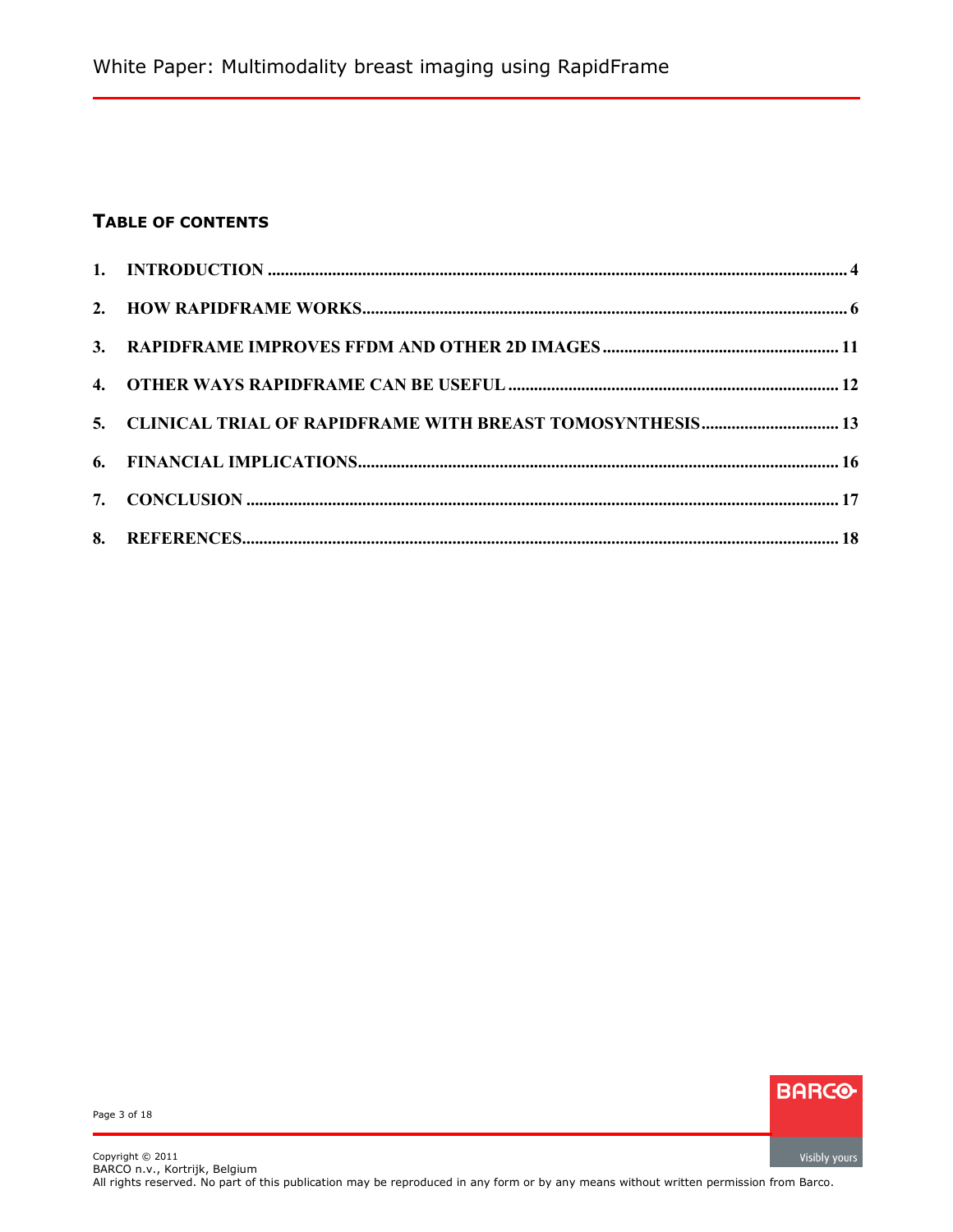## <span id="page-3-0"></span>**1. INTRODUCTION**

Breast screening provides early detection which leads to earlier and more successful treatment for breast cancer. Barco continuously looks to advance the systems used for breast screening and we've been thinking: What should we add to our displays, as people add new techniques to breast screening?

Breast imaging today includes:

- For all women screened: Mammography is the gold standard, evolving to include breast tomosynthesis. It has been shown to provide better cancer visibility(Andersson *et al.*, 2008), higher detection rate, and lower unnecessary recalls.
- For target populations: Ancillary modalities like breast MR and breast ultrasound, genetic testing, and extension of the screening age for mammography.

Breast imaging tomorrow may include: whole breast ultrasound, breast CT, and elastography where the tissue stiffness of the breast is mapped into a volume. Many imaging modalities can potentially be used; the effectiveness of these is continually being tested in hundreds of clinical trials.

All these modalities generate studies with large numbers of images; each image needs to be examined by a radiologist. There are display factors that affect radiologist productivity. Among those commonly understood are contrast, brightness, glare and picture resolution. Less explored are display factors related to moving and changing images: blur, uneven frame repeating, and blinking. Moving and changing images are blurred; this blurring masks details and slows the radiologist. This paper will explore these motion–related display factors and introduce a technology for maximizing the quality of changing images.

To summarize the requirements of multiframe viewing:

- Quickly change from one image to another without blurring
- Synchronize cine sequences to make display smooth and predictable
- Handle large amount of data displayed as static or changing image sequences

Dealing with the many images generated by 3D modalities is inconvenient, so what is the advantage? A 3D modality like breast tomosynthesis yields a better signal to noise ratio. With many thin images per volume, extraneous superimposed structures are minimized in each image, whereas with a simple projection modality like 2D Full Field Digital Mammography, all structures that are aligned in the projection are shown superimposed in one thick image. Consider *Figures 1 & 2* below:

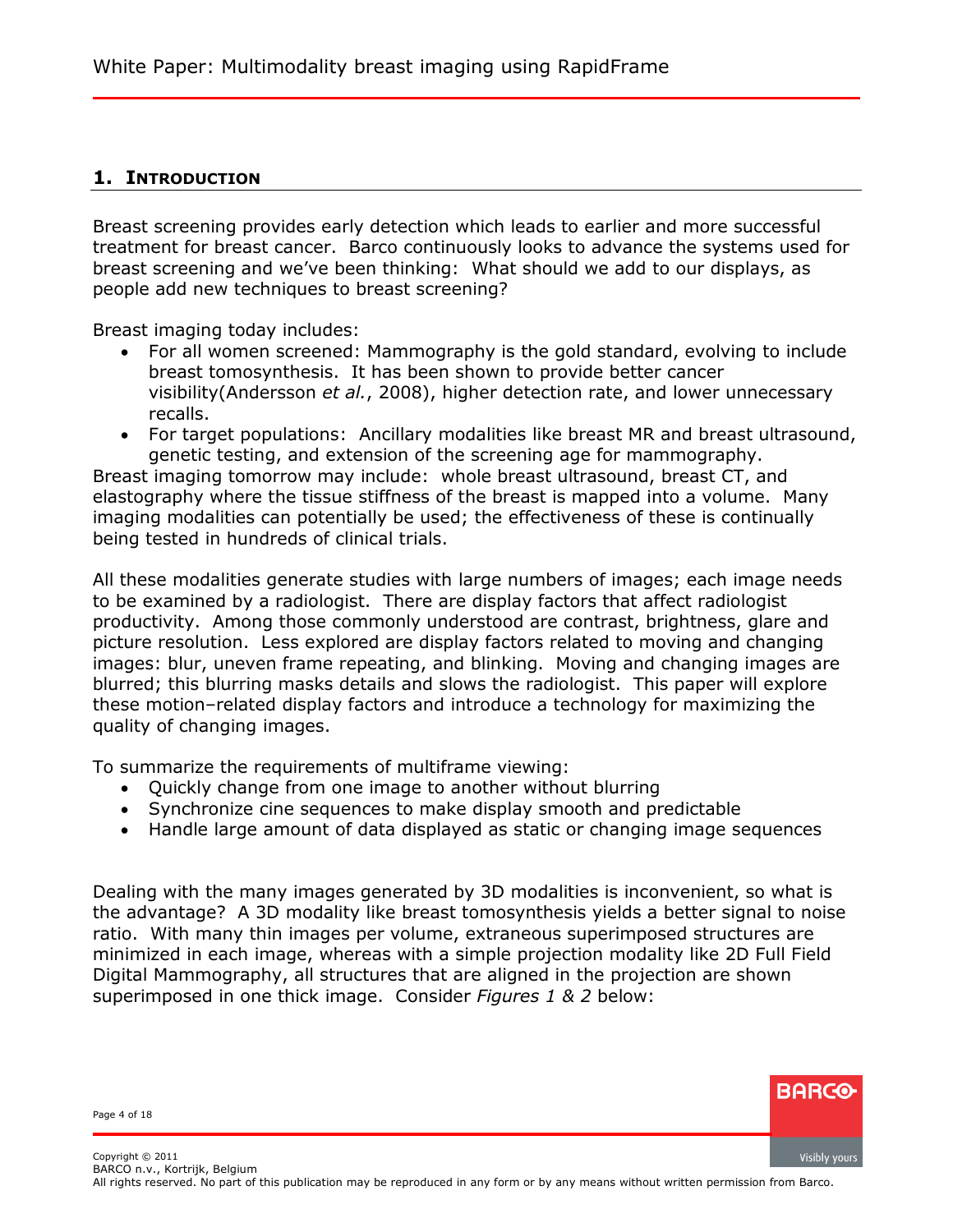

3D modalities acquire views from multiple vantage points, as shown in *Figure 1*. In *Figure 2*, the image acquired from one acquisition angle (B) could be superior to another (A). An even larger advantage comes when a thin layer (C) can be isolated and brought into focus by itself. These thin layers are mathematically reconstructed from the original data. Microcalcifications & masses that are indicative of disease are no longer overlaid with structures that are aligned in a projection, if these other structures are actually some distance from the objects of concern.

It is a challenge to get good performance. Good performance means not only traversing a study quickly, but getting accurate diagnostic results when you are done. There is a concern that current LCD technology may limit good performance as radiologists need to view more and more images everyday. The thin slices are often arranged in a stack of images that represents the complete volume. In stack mode, these images are often reviewed by flipping through them in a video or *cine* loop. "Stack-mode image display has the potential to allow radiologists to browse large three-dimensional (3D) datasets at refresh rates as high as 30 images/second. In this framework, the slow temporal response of liquid crystal displays (LCDs) can compromise the image quality when the images are browsed in a fast sequence" (Liang *et al.*, 2008). Barco's RapidFrame technology was developed to let people go quickly through images while preserving their natural visual acuity.



Page 5 of 18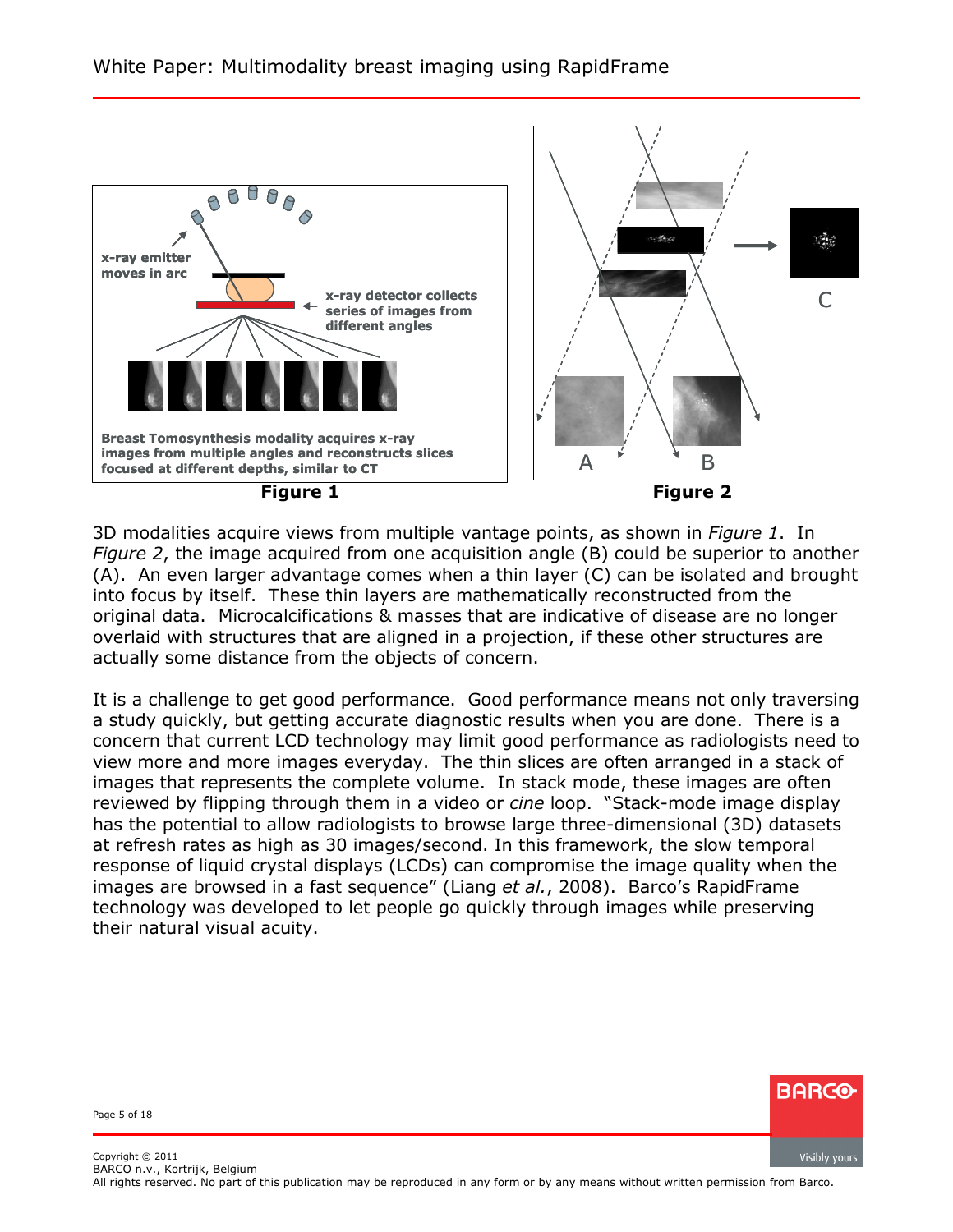## <span id="page-5-0"></span>**2. HOW RAPIDFRAME WORKS**

To understand how RapidFrame works we first need to clarify a number of terms. **Frame rate** is how many times the screen is updated with new information. The inverse of frame rate is **Frame Time**, which is the minimum amount of time each frame is displayed. Mammography displays typically have 50Hz frame rate = 20ms frame time. **Response time** is the time it takes to get from one pixel value to another when the picture on the screen is changed. *Graph 1* below shows how when the pixel value is changed from low to high or from high to low, the display actually takes some time to reach the new value.



**Graph 1** 

Measuring response time of a panel is straightforward:

- 1. Start with one image on the display.
- 2. Change to a new image.
- 3. Measure how long it takes to get from the original image to the new image.

There are some nuances in this process: The camera needs to be very fast, many points need to be measured so you can see if there is overshoot, and everything needs to be well synchronized. From these measurements, it is possible to plot the response time of the display from one pixel value to another. If all the transitions were the same, it

**BARCO** 

Page 6 of 18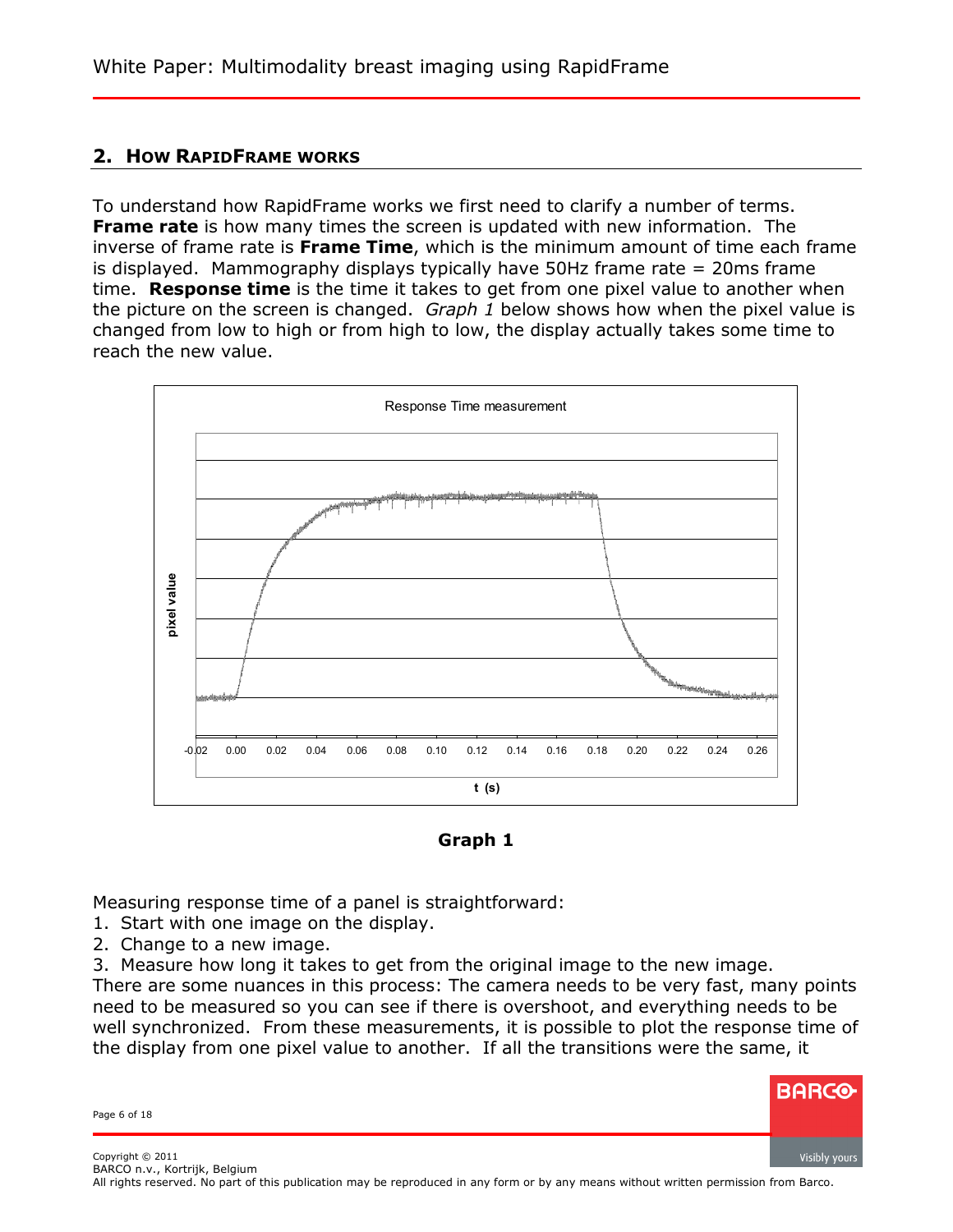would be a very simple graph, and could be summed up in a single number. It is often presented in this oversimplified manner on datasheets, (i.e. this product has a 12ms response time).

In actuality transition times vary enormously. The time it takes for the LCD panel to switch from near white to one gray value may be much greater than the time it takes to switch from near black to another gray value. In *Graph 2* below, transitions between all possible pixel values are shown. The transition time is shown as the height, where the lower axes depict the original pixel value and the new pixel value.

As an example, the transition from black to gray is also shown with green arrows on *Graph 2*: A change in pixel value from 0 to 128 takes 51ms. Since a display running at 50 Hz is refreshed with a new frame every 20ms, it takes  $\sim$ 2½ frame refreshes to reach the new target value when an image is changed.



**Graph 2** 

It is obvious from this graph that the transition times vary quite a bit and many transitions are not completed in the 20ms available. The actual situation is even more challenging as the transition map changes significantly with temperature.

All rights reserved. No part of this publication may be reproduced in any form or by any means without written permission from Barco.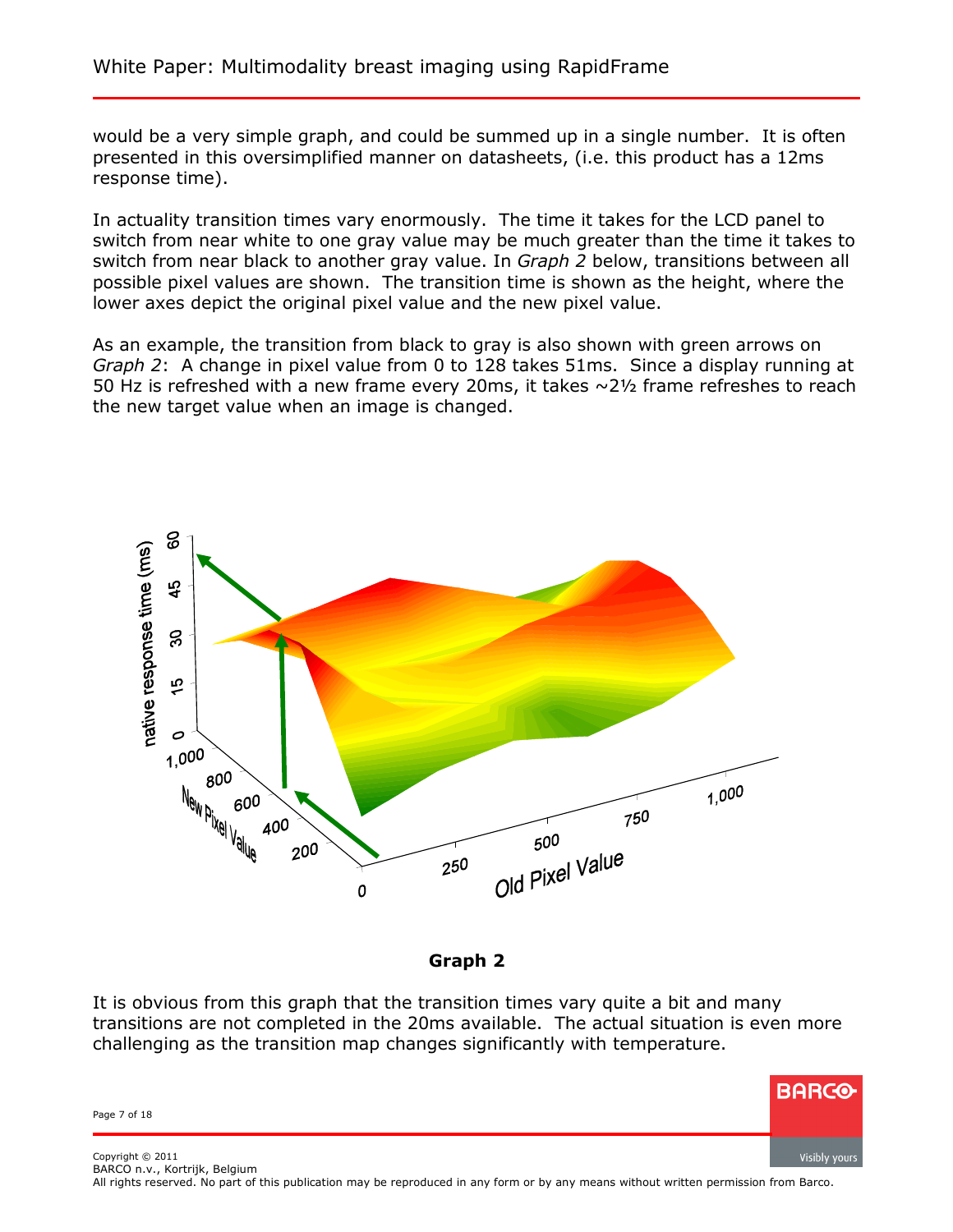The challenge faced by RapidFrame was to get the transitions to occur at a uniformly faster pace, so that they would be completed within 20ms. Through a combination of mechanics, optics, and electronics, RapidFrame corrects the asymmetrical and slow response time of the typical LCD. *Graph 3* below shows the improved result.





RapidFrame is aligned on each display in the factory and is adjusted automatically over the lifetime of each display by using a feedback mechanism. The quality assurance software MediCal QAWeb includes a special test to make sure the RapidFrame is working properly. No special software is required for the viewing application. A display with RapidFrame is driven in the ordinary fashion from a display controller using either DVI or DisplayPort cables. However, the choice of display controller is of great consequence.

A Barco MXRT display controller, which drives the display at 50 frames per second, is provided as part of the Mammo Tomosynthesis 5MP display system. It has up to 2GB of memory to hold large stacks of images. Using DirectX or OpenGL software interfaces along with RapidFrame, it is possible to synchronize the display of a cine loop with the refresh rate of the display. Each image  $\{A, B, C, \ldots\}$  can be displayed in an equal number of frames (i.e. ABCDE, AABBCCDDEE). This makes for smooth motion, even when moving rapidly through a stack of images. Showing images for a constant number of frames matches details in the displayed image with the eye's predicted position for those details. Whereas when the number of frames varies for each image

**BARCO** 

Page 8 of 18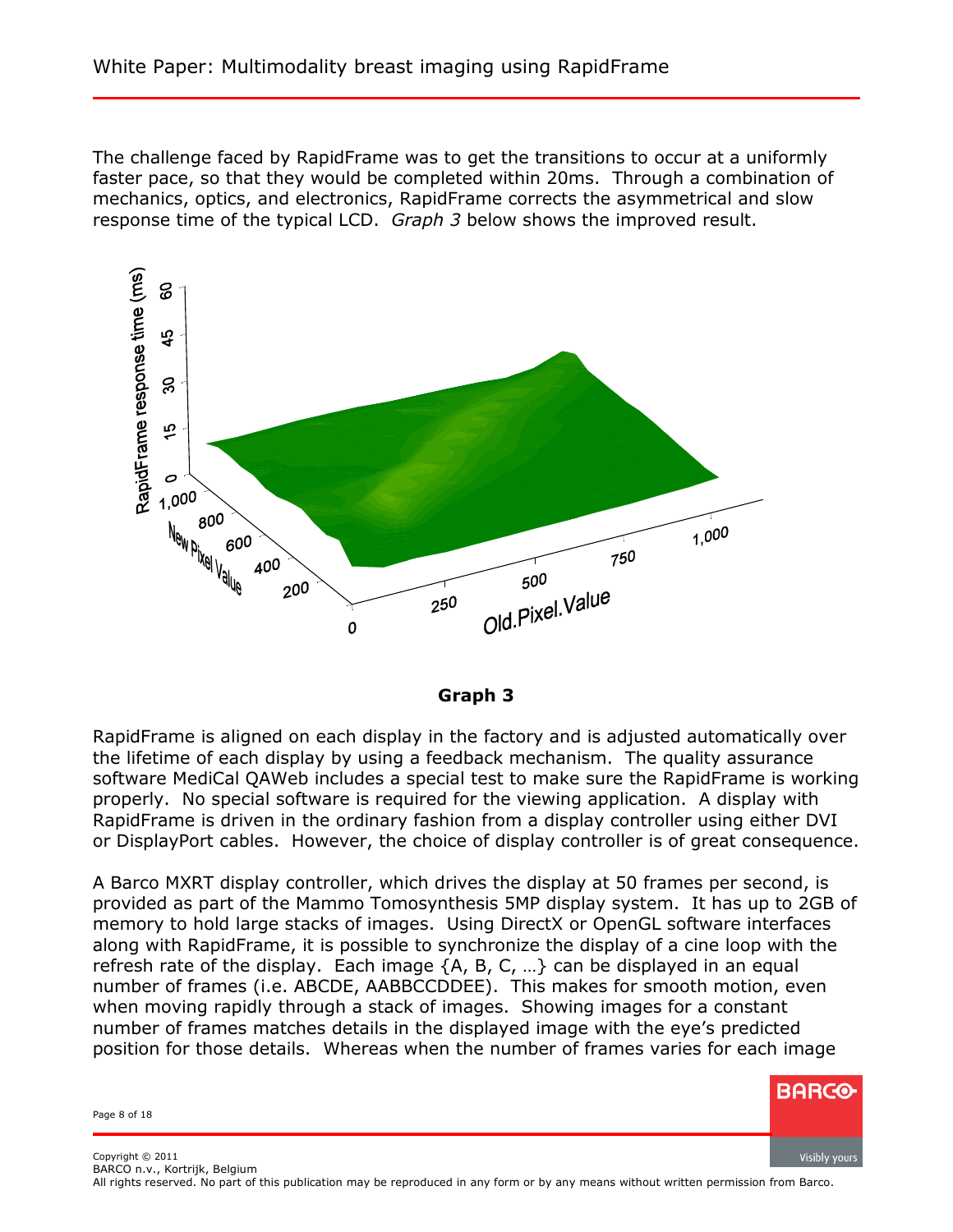(i.e. AABCDDE, AAABBCCDDD), the details are blurred and can even appear double while moving. The MXRT display controller has true 10-bit imaging and does not require a proprietary programming interface, using instead either standard OpenGL or DirectX. This allows application programmers to write a medical viewing application which takes full advantage of the MXRT display controller precision, and yet runs without modification on other display controllers.

Another problem that typically comes up is **overshoot**. Televisions address the problem of slow response time by adding substantial overshoot, even though some subsequent frames will display an exaggerated image, as shown on the right. This image<sup>1</sup> shows how a



**BARGO** 

ghost image is created that is the aftereffect of compensation from the previous frame. This is shown in *Graph 4* below, where the desired value is more nearly reached in Frame A, but then Frame B and Frame C show a distorted image.





RapidFrame does not introduce noise into the image. As RapidFrame was developed, it was of critical importance to improve the performance of moving images without amplifying noise and without adding overshoot for any image values. On a television used for watching sports, to better see a fast moving ball, it may be an acceptable

-

 $1$  From TFT Central, measurement of a consumer LCD display.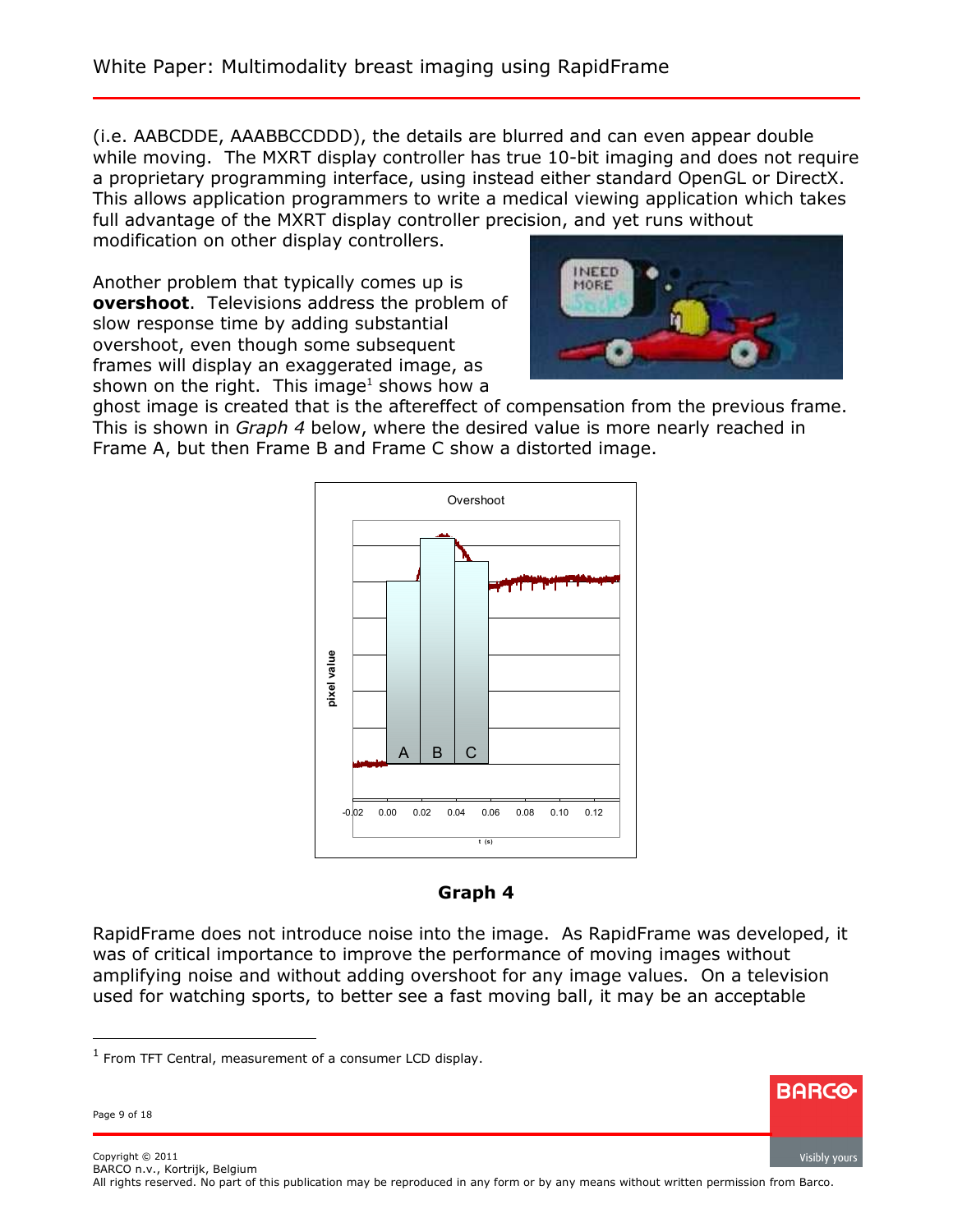tradeoff to add some ringing artifact or to temporarily make details overly bright or dark. In medical images, we start with the assumption that any new form of distortion

is unacceptable. Of particular concern is the noise from quantum mottle that is present to some extent in all x-ray images. This noise masks the signal (the signal being the objects one is trying to perceive). When the size and shape of the noise is similar to the signal, there is a

correspondingly large masking eff **Graph 5** &

Solomon, 1997). Microcalcifications are small, similar in scale to the quantum mottle. Examples of signal (blue) and noise (red) are plotted in *Graph 5*. The noise has





been selected to be similar in size to the small signal. If the percentage of the noise is allowed to increase, it will be the small signal that is most affected, as shown in the red lower plot in *Graph 6*.

**Graph 6**

In addition, it has been shown that if the noise and signal are of comparable duration, the signal will be masked. (Van den Branden Lambrecht & Verscheure, 1996). This is particularly a concern for breast tomosynthesis, as the microcalcifications are presented only briefly during cine viewing. While certain response-time improvement technology would cause noise to increase, RapidFrame is a cautious technology that does not overamplify quantum mottle.



Page 10 of 18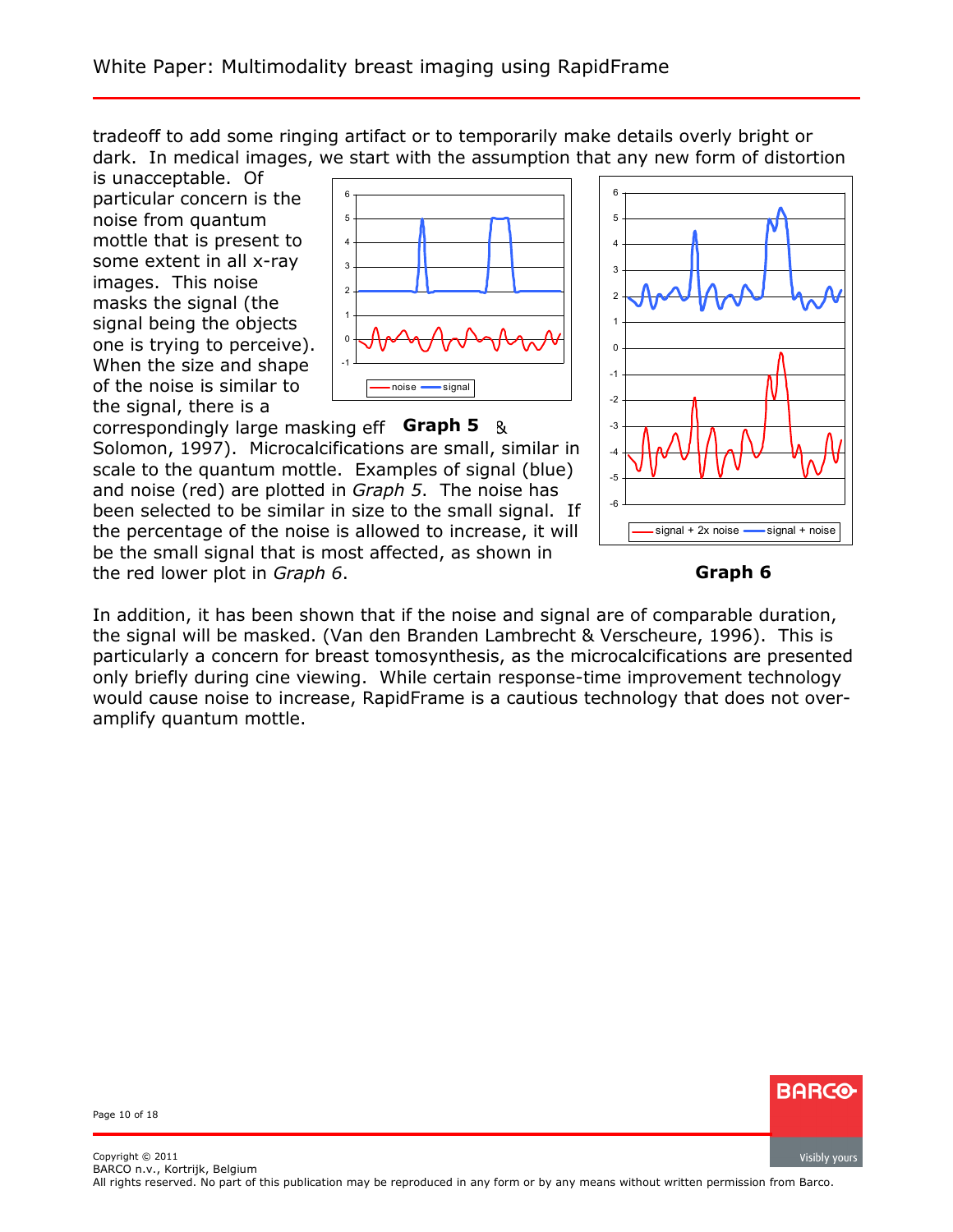## <span id="page-10-0"></span>**3. RAPIDFRAME IMPROVES FFDM AND OTHER 2D IMAGES**

For many studies, it is necessary to interact with images using zoom, pan, and the digital magnifying glass. Each of these tools changes the contents of the screen as it is being used. Software viewer features like *continuous zoom* present many sequential images in rapid succession to make interaction with the tool feel smooth. The *digital magnifying glass* is frequently used to inspect an area or follow a structure, especially

on Full Field Digital Mammography (FFDM) images. Even though the underlying image is not moving, the image in the magnifying glass window is changing frequently. Many will observe that on a standard display, the image is only clear and sharp when they hold the tool still.

This still-image clarity can be preserved with the RapidFrame feature. As each new updated image is drawn by these interactive tools, RapidFrame makes sure that the target pixel values are reached immediately:



There is no need to freeze for a moment to let the image come into focus.

While an LCD display showing a static 2D image does not have a perceptible flicker, that same image flickers and throbs when panned across the screen. Eyestrain is reduced, if flicker can be eliminated (Vertinsky & Forster, 2005). This flicker is due to an asymmetric response time: An uncompensated liquid crystal cell will change more quickly from bright to dark than from dark to light. As the image is moved, every pixel is either getting brighter or darker (based on what was at each location in the previous frame). And taken altogether, moving thousands of pixels make whole regions of the image flicker as they move. RapidFrame corrects this asymmetry and eliminates the flicker.



Page 11 of 18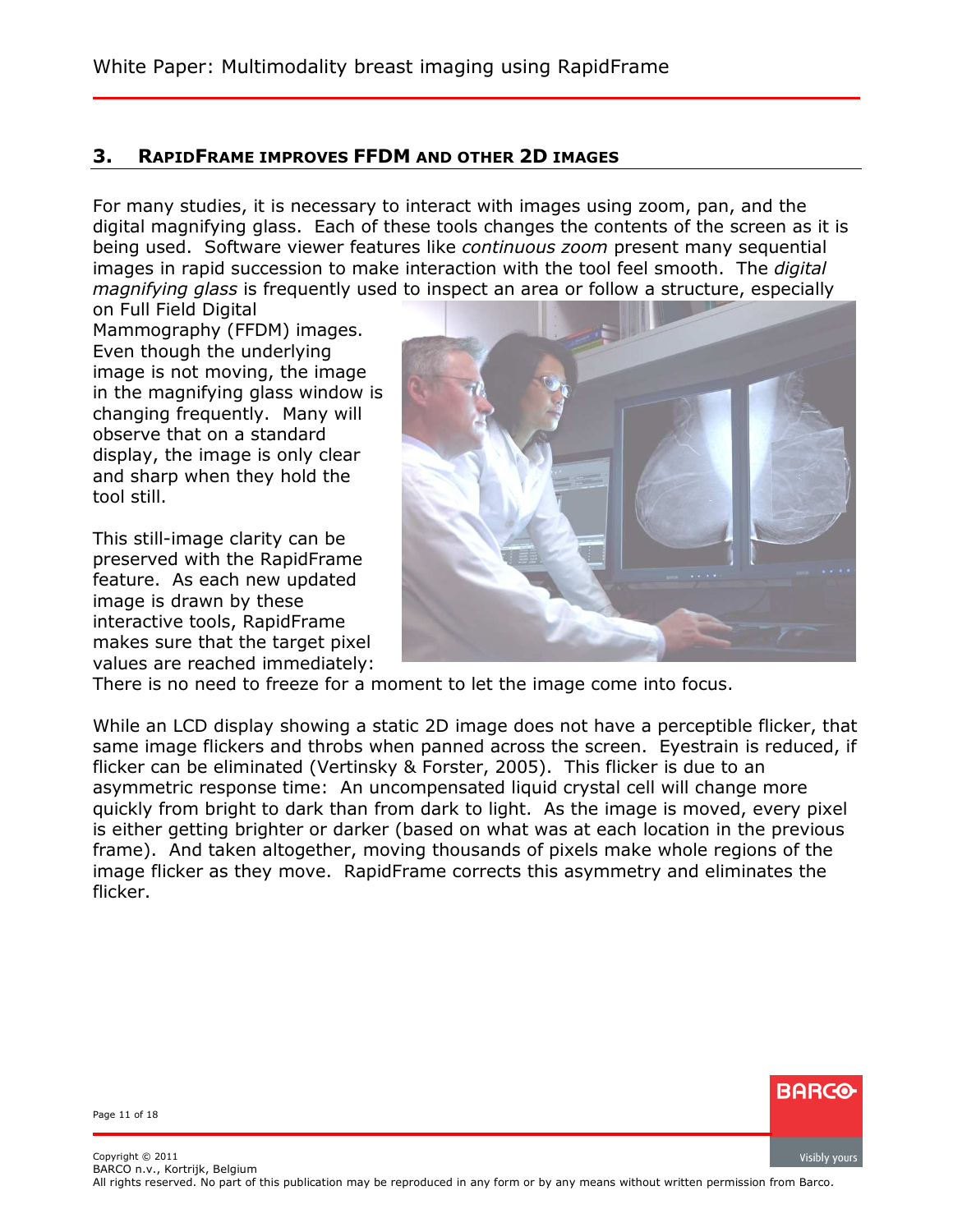#### <span id="page-11-0"></span>**4. OTHER WAYS RAPIDFRAME CAN BE USEFUL**

#### **Toggle Comparison**:

It has been suggested that toggling back and forth between prior and current images may be the best way to detect temporal changes (van Engeland *et al.*, 2003). Most cases would be more subtle than the pair illustrated here, but it illustrates the possibility

of comparing current and prior in this fashion. In this process, it is particularly valuable to have the difference presented suddenly; fading slowly from prior to current makes the difference less conspicuous. Like the CRT displays used in a similar toggle study at Radboud University in Nijmegen (Roelofs *et al.*, 2007), the RapidFrame technology can change the displayed image very suddenly to get the most advantage from this technique. **Prior Image Current Image**



#### **Ultrasound Cine**:

Diagnostic Ultrasound breast exams are a typical part of patient care. The ability to use breast ultrasound for *screening* is an active area of investigation, with the ACRIN 6666 trial showing that additional cancers can be detected(Berg *et al.*, 2008). Most likely, it will prove to be quite efficient, provided the right equipment is used and provided that effective protocols are developed. One promising approach is automated whole breast ultrasound(Kelly *et al.*, 2010). The equipment scans the breast methodically, producing many image frames. To review these as a video can take several minutes of watching intently for anomalous structures. RapidFrame can eliminate blurring and make these frames sharp even when the video is reviewed very quickly.



Page 12 of 18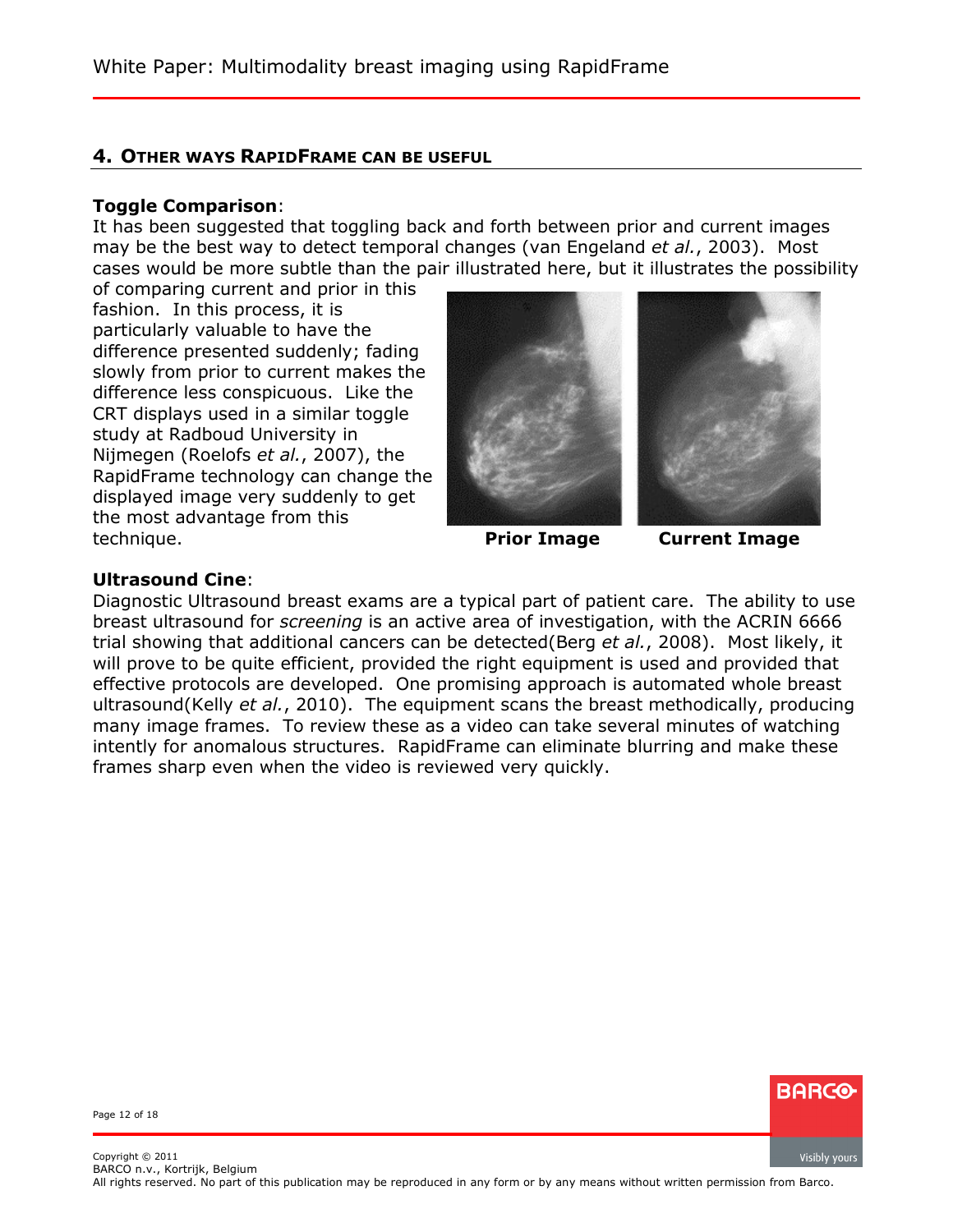## <span id="page-12-0"></span>**5. CLINICAL TRIAL OF RAPIDFRAME WITH BREAST TOMOSYNTHESIS**

A question is often posed when new equipment is introduced: "While I see the specifications are higher, is there any impact on clinical performance?" While clinical performance is a broad topic, it is straightforward to measure the performance of certain typical screening tasks like detection of microcalcifications(Zuley *et al.*, 2006). In the case of the RapidFrame feature, a study was conducted (Marchessoux *et al.*, 2011) to measure radiologist detection of calcifications in breast tomosynthesis studies following a similar approach to that used with digital mammography(Ruschin *et al.*, 2007). The detection rates using the original display model and the new model are summarized using an ROC curve that shows a significant advantage for the model equipped with RapidFrame. The original display model selected for the comparison was Barco's widely-used Coronis 5MP Mammo.

Understanding the Receiver Operating Characteristic (ROC) curve will help to explain some of the implications of the study. The *Receiver* is the person interpreting the test, and the *Operating Characteristic* is a description of how well the test works. Screening for breast cancer is far from perfect. Not only are some diseased people not detected, but many healthy people are recalled for further examination. Consider *Graph 7*,



### **Graph 7**

showing a population screening test. There are two sub-populations {Diseased, Healthy} and, of these, the healthy population is much larger. The test for each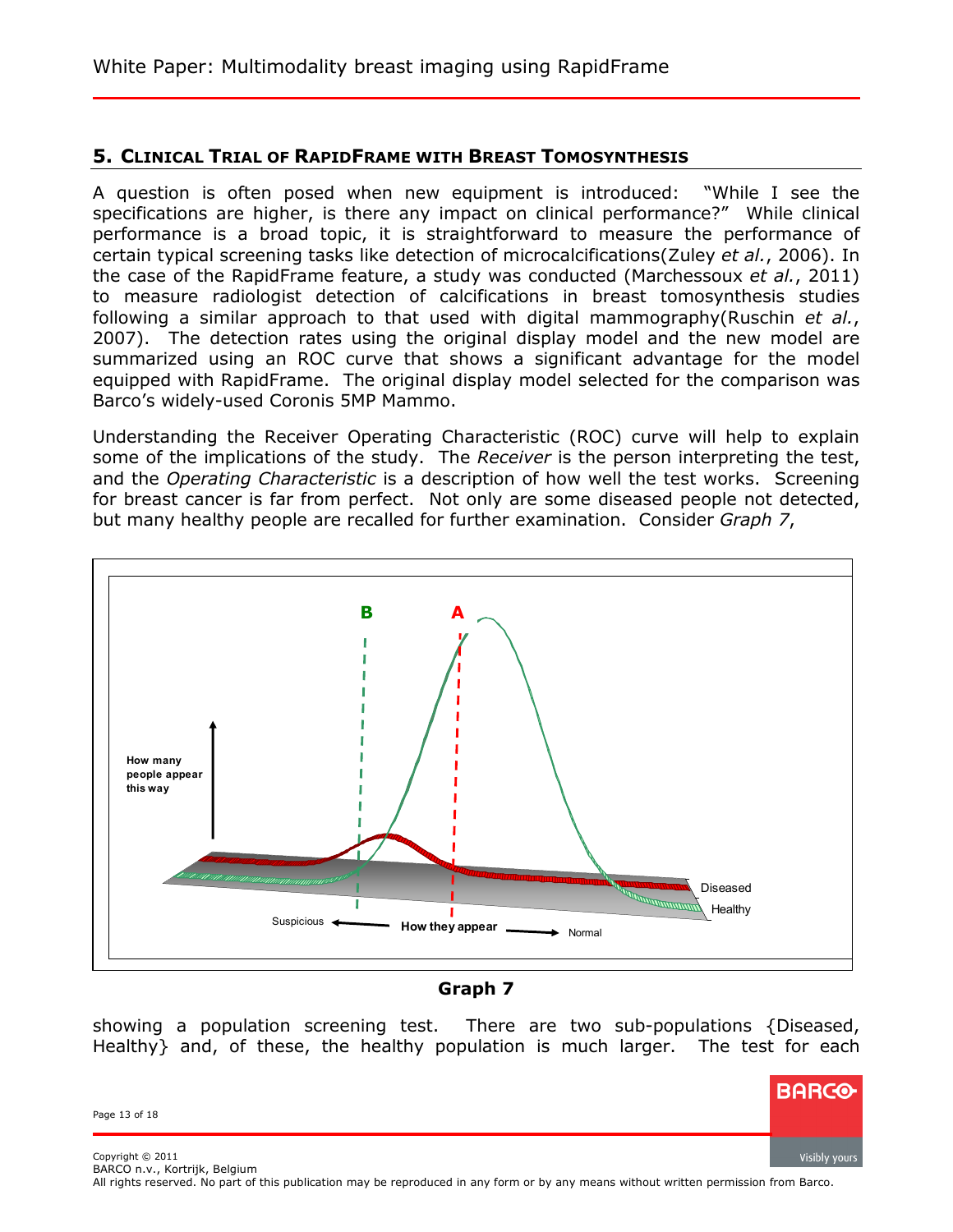individual appears normal or suspicious, *to a degree*. That is to say that a test may appear *slightly* suspicious or *pretty* normal. Radiologists who are interpreting the test choose a point where they are comfortable operating on this horizontal axis. Which operating point is chosen? Why not choose the point that never recalls a person who is healthy, or the point where all diseased people are recalled? Unfortunately, in this realistic example, the point that recalls all the diseased cases also recalls 40% of the healthy population (dashed line A), while the point that never recalls a healthy person misses 70% of the diseased people (dashed line B). The radiologist chooses a compromise operating point, based on which test they are using and the population that they have. Referring to *Graph 7* above, they would likely choose an appropriate operating point somewhere in between A&B. Better would be to have an improved test that could distinguish the healthy population from the diseased population, as in *Graph 8* below.



**Graph 8** 

With this improved test, it is possible to pick an operating point that recalls most diseased people and very few healthy people (dashed line C). An ROC curve is a summary of all the operating points, showing the recall rate for healthy people on the xaxis and the recall rate for diseased people on the y-axis.

In the Marchessoux study, radiologists were looking for microcalcifications in tomosynthesis image stacks, some of which had microcalcifications and some of which did not. As the reconstructed slices briefly appeared during cine-review, anatomical structure and quantum noise added to the signal from the microcalcification, whether it was there or not. Some fraction of cases *without* microcalcifications were recalled,

| Page 14 of 18                                     | <b>BARCO</b>  |
|---------------------------------------------------|---------------|
| Copyright © 2011<br>BARCO n.v., Kortrijk, Belgium | Visibly yours |

All rights reserved. No part of this publication may be reproduced in any form or by any means without written permission from Barco.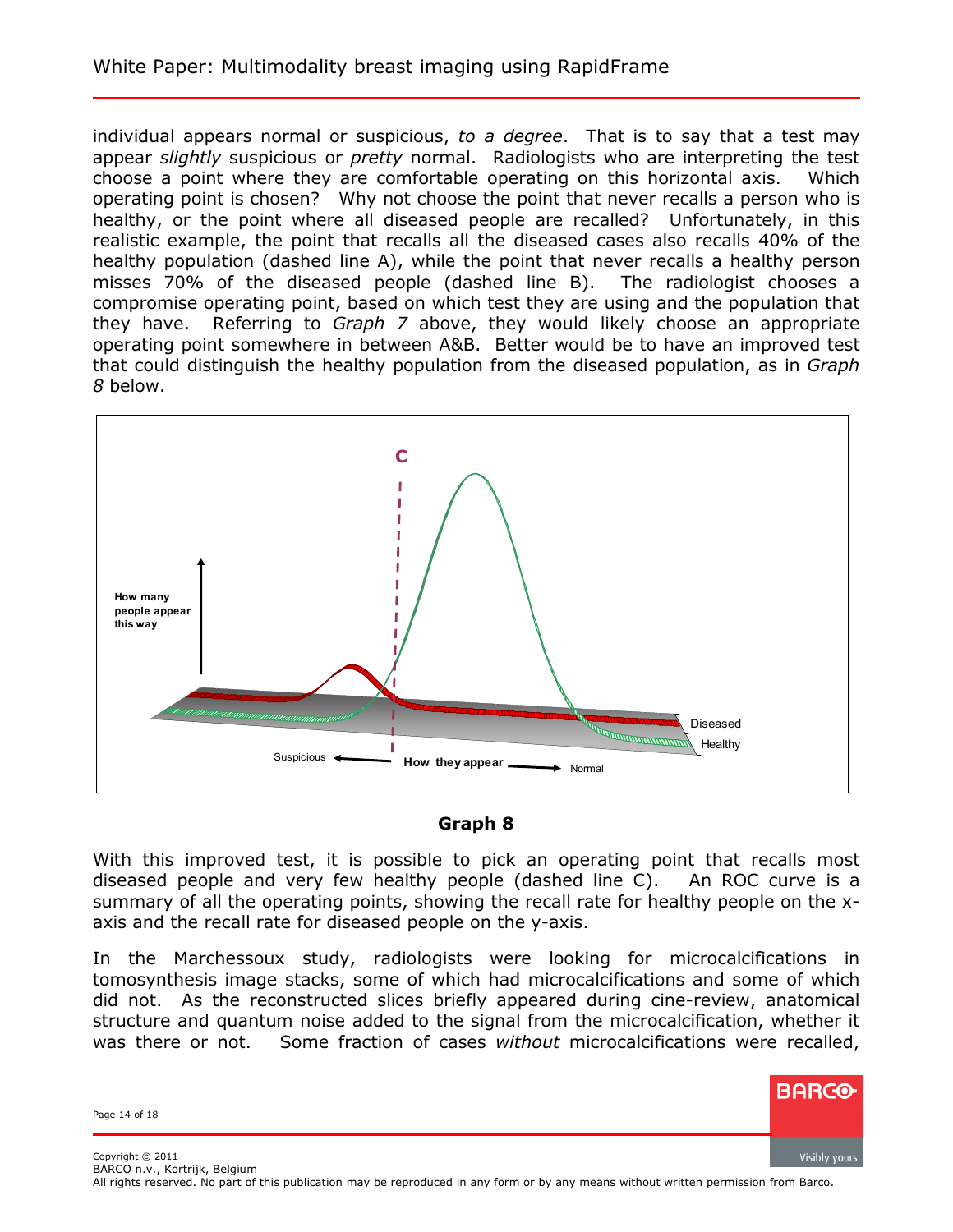making the horizontal coordinate; the vertical coordinate is the fraction of the cases *with* microcalcifications that were recalled. *Graph 9* below plots average operating points for the radiologists in the Marchessoux study.



## **Graph 9**

Ideally, if the test were perfect, the entire ROC curve would be very high up on the vertical axis, meaning there are no operating points where detection of microcalcifications is low. Thus one way to summarize the overall quality of a test is to calculate the area under the ROC curve. This area is referred to as AUC (Area Under the Curve).

Now it is possible to analyse the result of the comparison between the two models. In *Graph 9*, the area under the curve is greater for the new display that has the RapidFrame feature. This advantage is summarized by the AUC of .896 which is greater than the AUC for the original display which had 0.797. Yet it is even more interesting to examine some specific points on the curve. The red arrow indicates a 10% extraneous recall rate of cases without microcalcification – this is considered an upper limit for

Page 15 of 18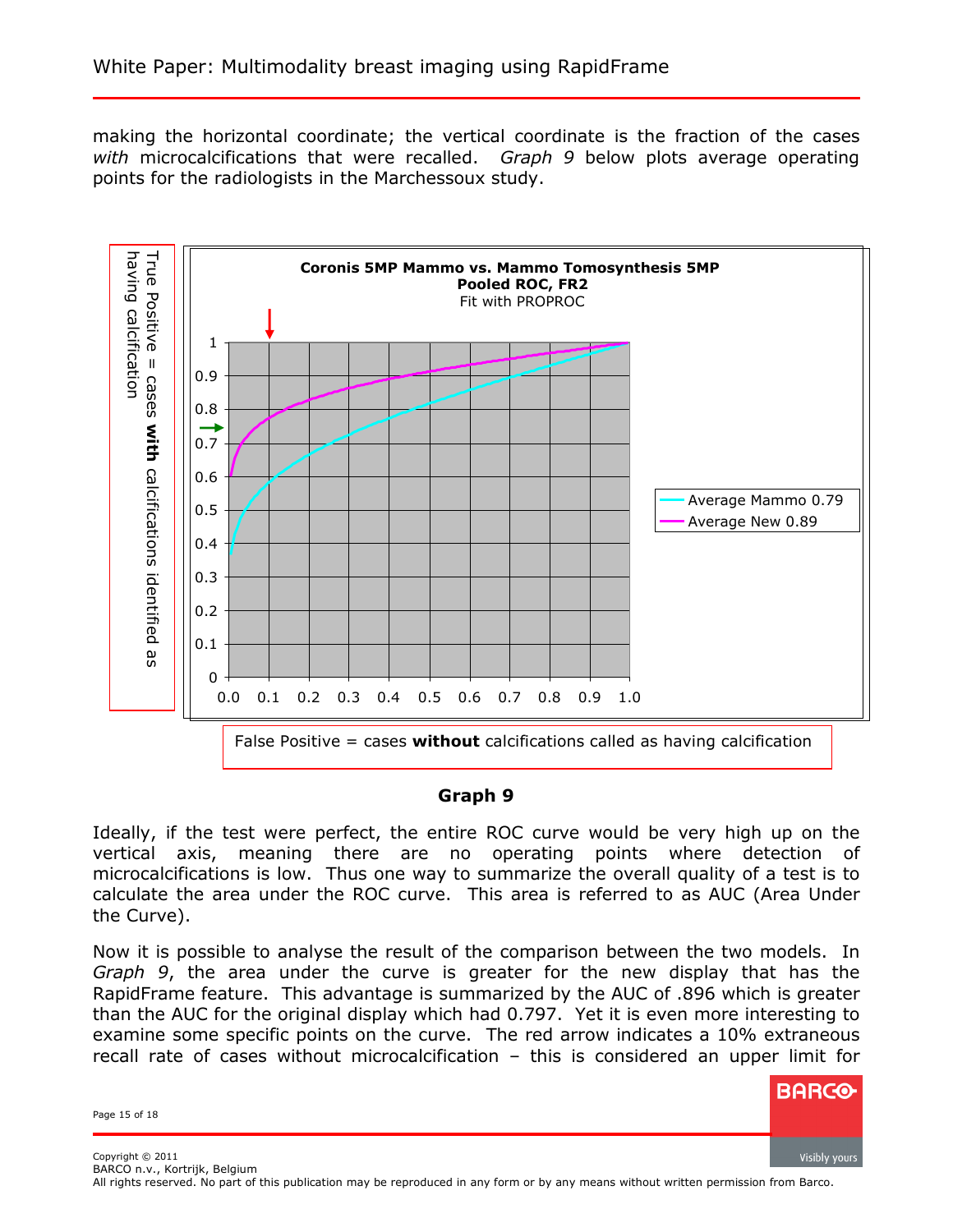<span id="page-15-0"></span>screening. At this recall rate, the detection rate for the original display is only 60%, but rises above 75% for the new display. The green arrow indicates a level of 75% detection: For the new display the extraneous recall is 9%, but for the display without RapidFrame the extraneous recall is >30%. The difference in the study was statistically significant.

During the study, improvement was realized by all the radiologists using RapidFrame. The reader with the least success on the original display showed the greatest improvement when using the new Mammo Tomosynthesis 5MP display with RapidFrame. Even though other readers started at a higher operating point when using the original display, they still experienced a marked improvement with the new display.

## **6. FINANCIAL IMPLICATIONS**

There is a potential for better accuracy with wider use of multiframe imaging. Better accuracy not only has an obvious appeal to the patient, but there is a financial advantage as well. Inaccurate screening leads to further examinations, requiring more staff and equipment resources. At the same time, it is not practical to require the use of new modalities if the time it takes to interpret the studies grows dramatically. Most countries are limited as to how many resources they can apply to each segment of the healthcare system, and radiologists are certainly limited resources. Ideally, when new modalities are introduced, they will provide better patient outcomes and be more efficient to use. RapidFrame lets people move easily twice as fast through a stack of images without blurring, thus Barco is making these new modalities more efficient to use.



Page 16 of 18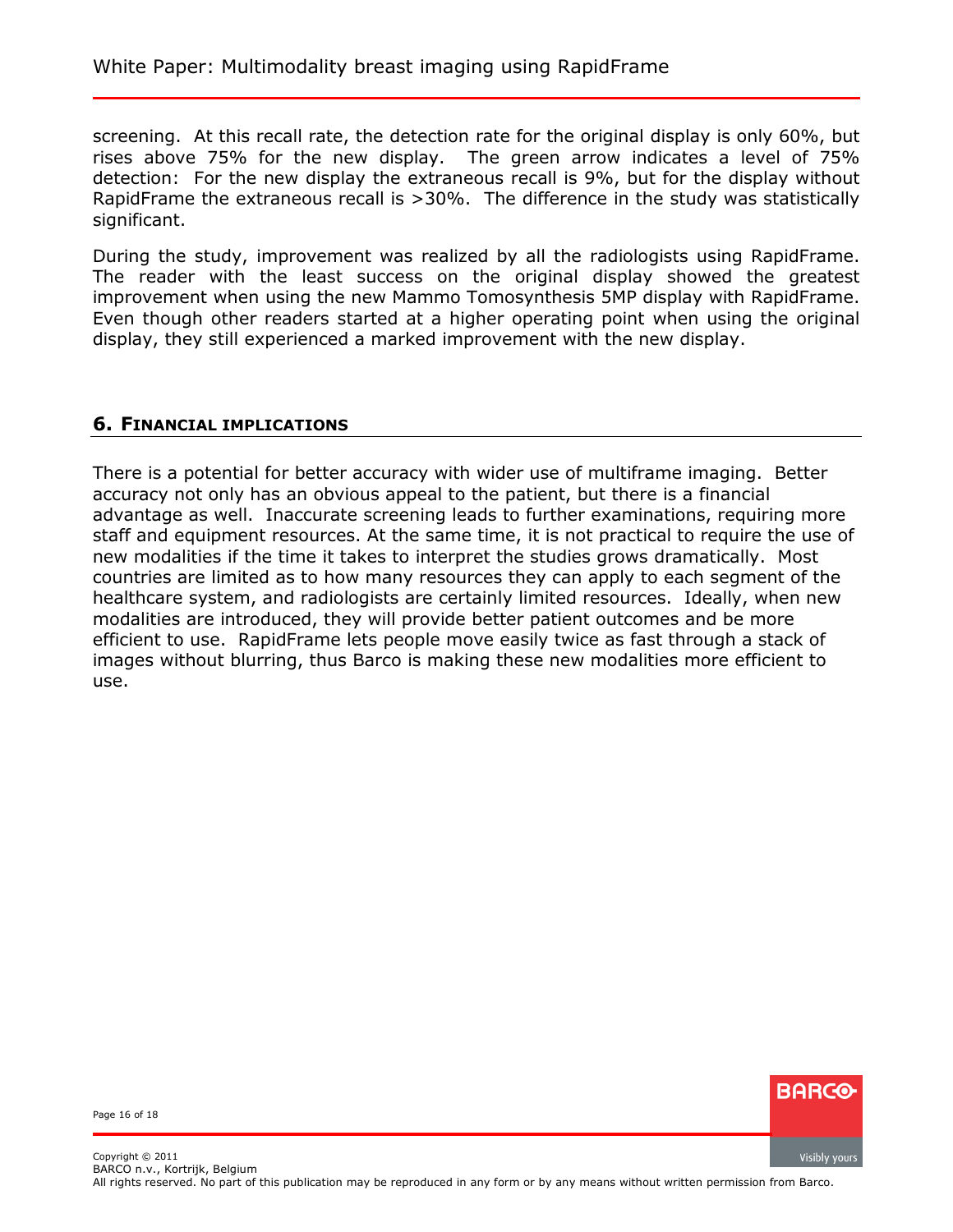## <span id="page-16-0"></span>**7. CONCLUSION**

Modern breast imaging centers will interpret increasingly large numbers of multiframe studies. The ability to move quickly through these images will determine the efficiency of these modalities. Conventional LCD displays are limited as to how well they can display changing and moving images. They can add substantial blur to the displayed image and this has been shown to have a negative impact on conspicuity of medical details.

RapidFrame eliminates blurring and makes it easy to handle hundreds of frames fluidly. The positive effect on microcalcification detection in breast tomosynthesis has been found to be substantial and statistically significant. As people can readily observe the improvement in sharpness in any moving images, RapidFrame will be of benefit when looking at other 3D modalities. Additionally, regular digital mammography involves frequent use of tools that quickly change the image to be smooth and interactive. These changing images, too, are more accurate with RapidFrame – making them easier to see without stopping and waiting for the image to clear.

The MXRT display controller combines well with RapidFrame to allow synchronization and fast display of large studies, using legacy software as well as viewing software using modern open interfaces like OpenGL and DirectX.

Factory calibration and built-in feedback are provided with RapidFrame, giving it a long stable lifetime. This is monitored by Barco's QAWeb software.

Displays with RapidFrame, like Barco's Mammo Tomosynthesis 5MP, will show sharp images quickly, no matter how fast you move through your workflow.